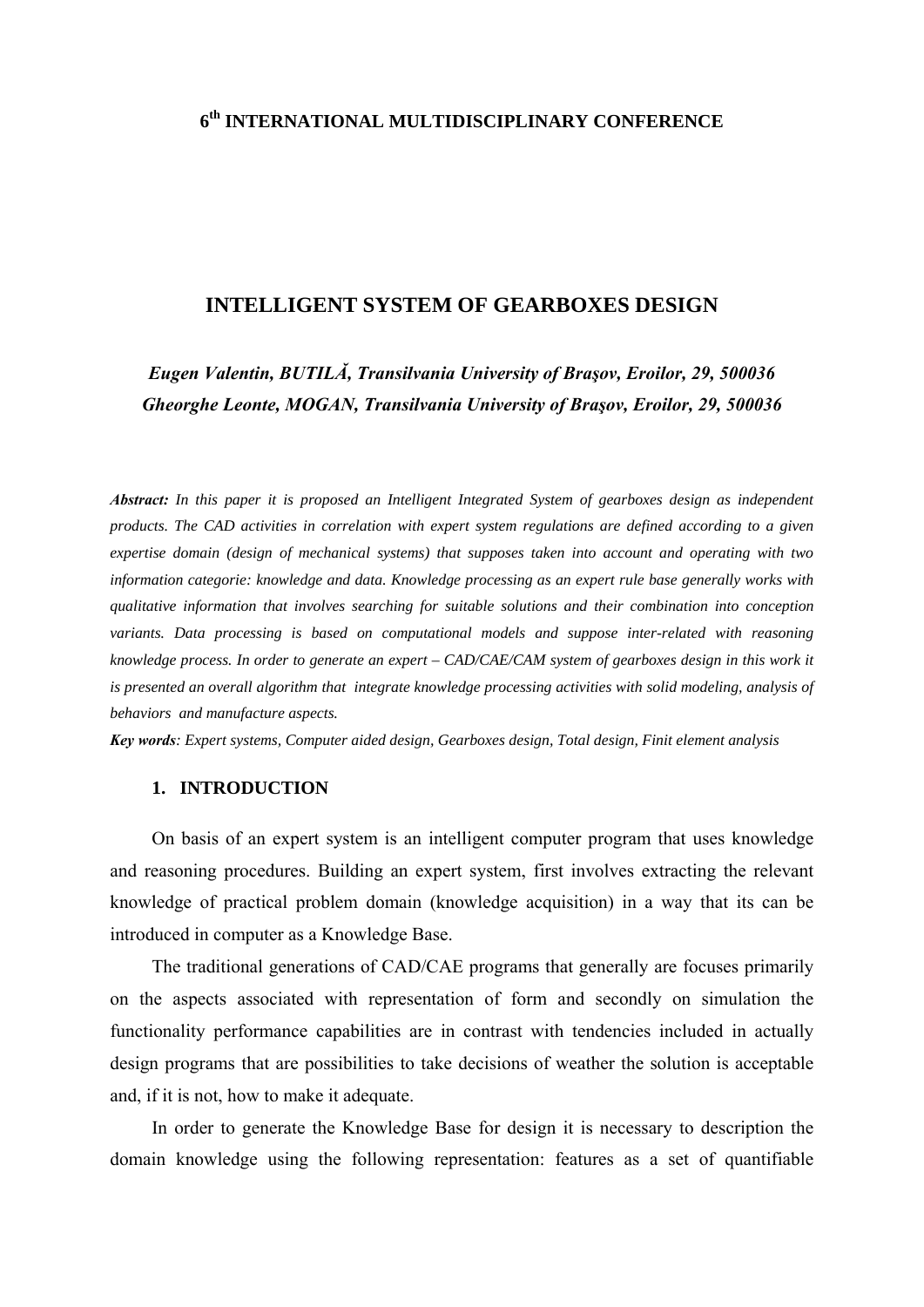attributes [1]; relations as possible correlation between features; rules heuristic learned from experience or derived from generalizations of analytical results, knowledge of analysis methods, knowledge of design problem types, knowledge of design methodologies, knowledge of decision methods etc.

This paper develops an attempt to generate an Intelligent Integrates System that involves linking expert system stages with a CAD/CAE/CAM system for gearboxes design. In order to taken in account the quantitative and the qualitative information about the field of design of gearboxes was generated specific algorithms that allow computerized representation of these as data, knowledge and specific programs modules.

### **2. OVERALL STRUCTURE OF EXPERT CAD/CAE/CAM SYSTEMS**

In figure 1 it is presented the structure of an Expert CAD/CAE/CAM System that incorporates two main subtasks: Knowledge Processing, and Data and Algorithms Processing. Knowledge Processing has purposes to representation the knowledge problem with a resolution according to the terminology and experience in the focused domain and fixes the conditions of execution of data processing subtask by definition what is or is not a good solution. Knowledge processing is grounded on the knowledge model which regroups expertise on explored domain and allows description and evaluation of the problem in terms of the expert. The knowledge modeling involves two stages.

First, knowledge preprocessing with two steps:

- Generate a topology of features as a "semantic group characterized by a set of parameters, used to describe an non-decomposable object useful for reasoning about one or several activities of design" [4]. Features are defined by sets of attributes defining various measures of physical characteristics such as load, speed, size, weight, color, form etc.
- Generate a topology of possible relations between features. A relation is defined by qualitative functions of attributes of the related features.

Secondly, knowledge representation involves two steps, too:

• Generate a set of rules used to create the knowledge problem model that is a translation of the problem data in terms



**Fig. 1** Expert - CAD/CAE/CAM system chart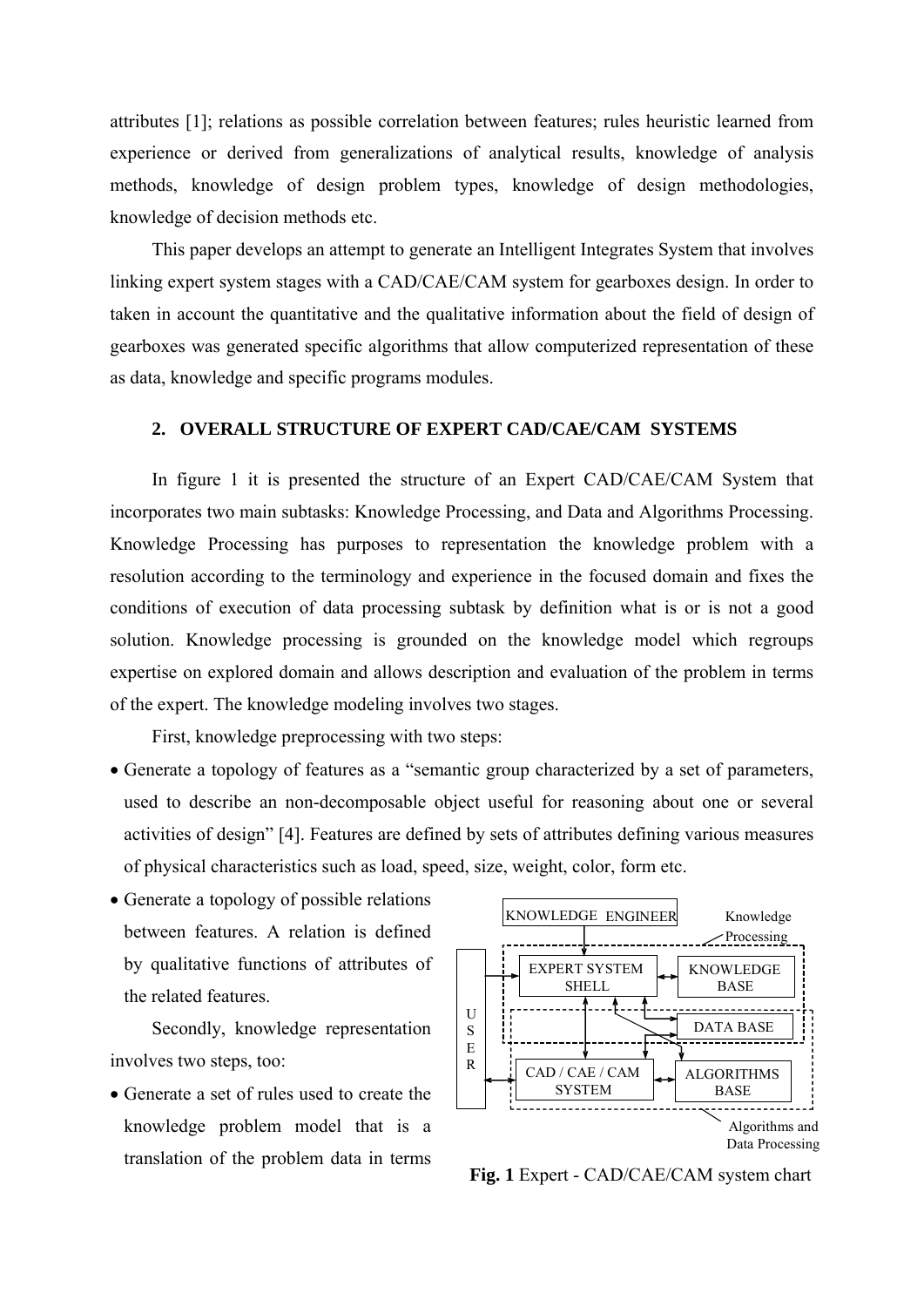of the features and relations. The considered rules are with the general form IF  $\leq$ condition $\geq$ THEN <consequence>, where the condition is in term of problem data and the consequence define the number and type of features and relations and/or values for feature attributes.

• Generate a set of evaluation criteria rules to quantify, what a good knowledge is, what a good problem model is and what a good solution for examined domain is.

Thus, the knowledge processing is a transformation of the problem input knowledge, using the rule set, in a knowledge model, in terms of features and relations, which is itself processed and evaluate by criteria functions to obtain the Knowledge Base as a computer representation.

Data and Algorithms Processing is the automatic input data which contain implicit alternatives and the systematic exploration of them to obtain the desired output data (it is an application of a given algorithm to the input data). The computational model uses the algorithms and work as quantitative constraints satisfaction and it is defined by:

- a set of problem variables with different possible values for these variable that define a state of problem a possible combination of values of variables,
- a set of problem constraints as a relation between the sets of values that have to be satisfied.

The aim of data processing is to find the optimized state of the problem and generate The Data Base as sets of input data that are used by Expert System Shell to reach a conclusion and by CAD/CAE/CAM package to reach an optimized solution.

The design activities involves finding various variables of problem and it is necessary to use a lot of calculus modules. The dimensioning and checking algorithms implemented in specific subroutines are stored in an Algorithms Base. The reasoning process supposes adequate algorithms that usually imply considering knowledge from Knowledge Base.

In order to develop efficiently an expert system was created independent structures named Expert System Shell that usually separate specific domain knowledge from more general aspects about knowledge representation and reasoning. The Expert System Shell programs usually contain the following modules: User Interface, Knowledge Base Editor, Inference Engine, Explanation Subsystem. The Inference Engine is used to reason with both the knowledge, typically being in the form of set "IF <condition> THAN <consequence>" rules, and specific data base, provided by the user and partial conclusions based on these knowledge and data, temporally stored in Working Memory, in order to the particular problem being solved. The dimensioning and checking algorithms implemented in specific subroutines are stored in an Algorithms Base. The reasoning process uses adequate algorithms that usually imply considering knowledge from the Knowledge Base.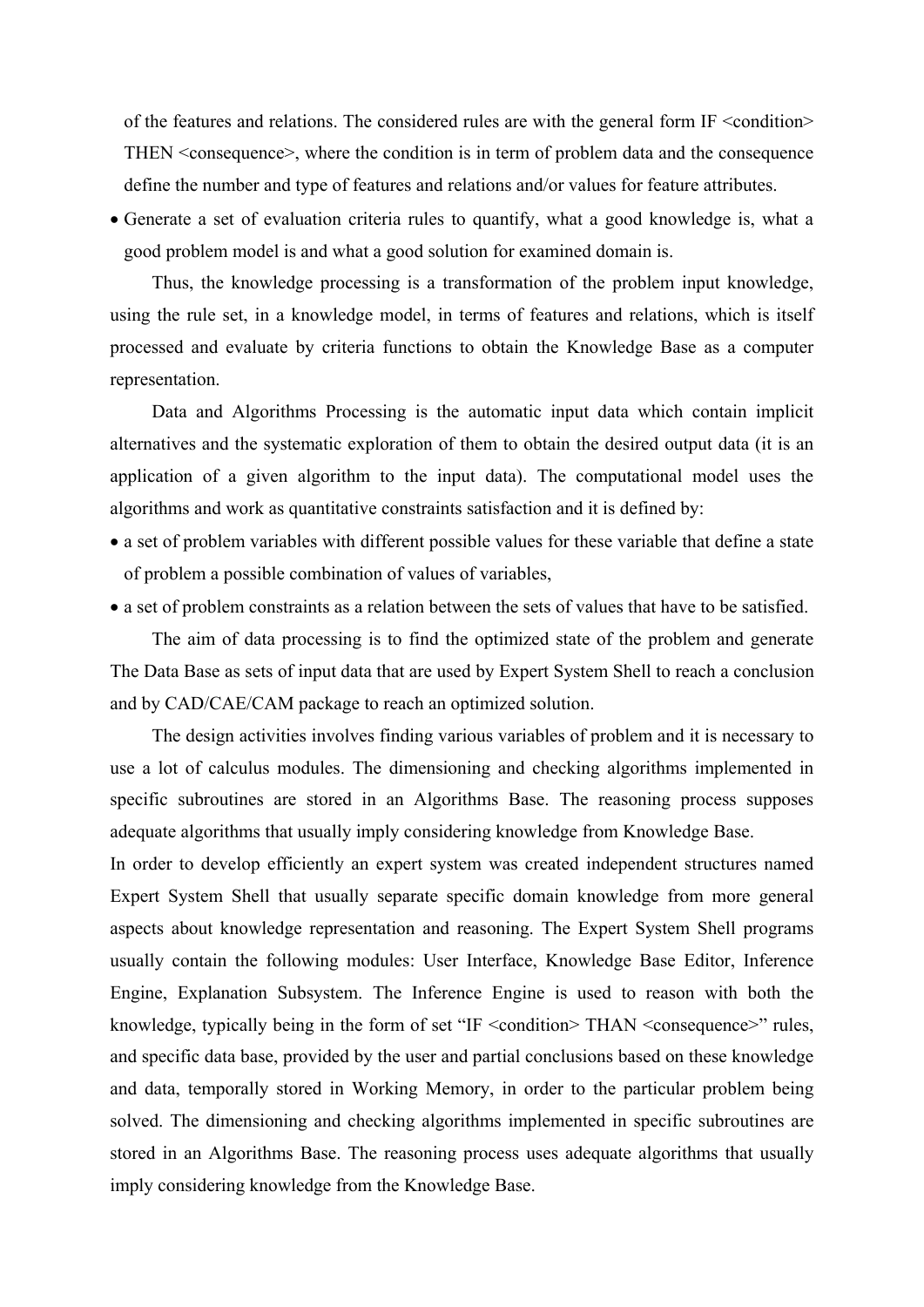### **3. EXPERT CAD/CAE/CAM SISTEM OF GEARBOXES DESIGN**

In the figure 2 it is presented the structure of an intelligent system for design gearboxes on basis of chart presented in the Figure 1. In order to considering all quantitative and qualitative data and all algorithms calculus are presented in this diagram working modules based on data, knowledge, parts and scripts. In the first column from Figure 2 are presented data base modules that are attached to specific program modules (column 2). These modules are grouped in main algorithm of gearboxes design and work in correlation with specialized program modules (column 3) and expert system modules (column 4). Furthermore the specific program modules are in correlation with behaviour simulation programs based on finite element analysis and with many scripts for part and assembly modeling. The proposed intelligent system for gearboxes design was developed on bases of the following software environments: expert system shell, PROLOG flex; data base module, Excel and CAD/CAE/CAM system, CATIA. The Input data contain the Product Definition Specification which consists in a set of product attributes (inputs, outputs) and constraints associated with the product and optimization goals [3]. The Product Definition Specification attributes are included in three groups of information: *requirements* e.g. transmission power, input revolute motion, overall speed ratio, orientation of inputs/outputs shafts and distance between centers (Figure 3); *evaluation criteria*: size, manufacture costs, ease of manufacture, life etc.; *environment*: temperature, humidity etc. Using the functional diagram and the function structure, the *embodiment diagrams* are established which contain the first level of subassemblies and elements. In order to determine the unknown parameter values for each type of component (subassembly or elements) and for each type of joint a calculus algorithms or selection algorithms are associated (in the case of specialized components). The calculus

tasks which are performed in detail design phase include: gear strength analysis, bearing selection, shaft design, design optimization, parametric design of parts, part and assembly modeling. The algorithms calculus are implemented as programs using CATIA Knowledge Advisor modules. The solid modeling of elements and assembly modeling are carried out using CATIA Part Design and Assembly Design modules. The CAE algorithms are implemented as scripts generated using CATIA Generative Structural



**Fig 3***.* Layout of input/output position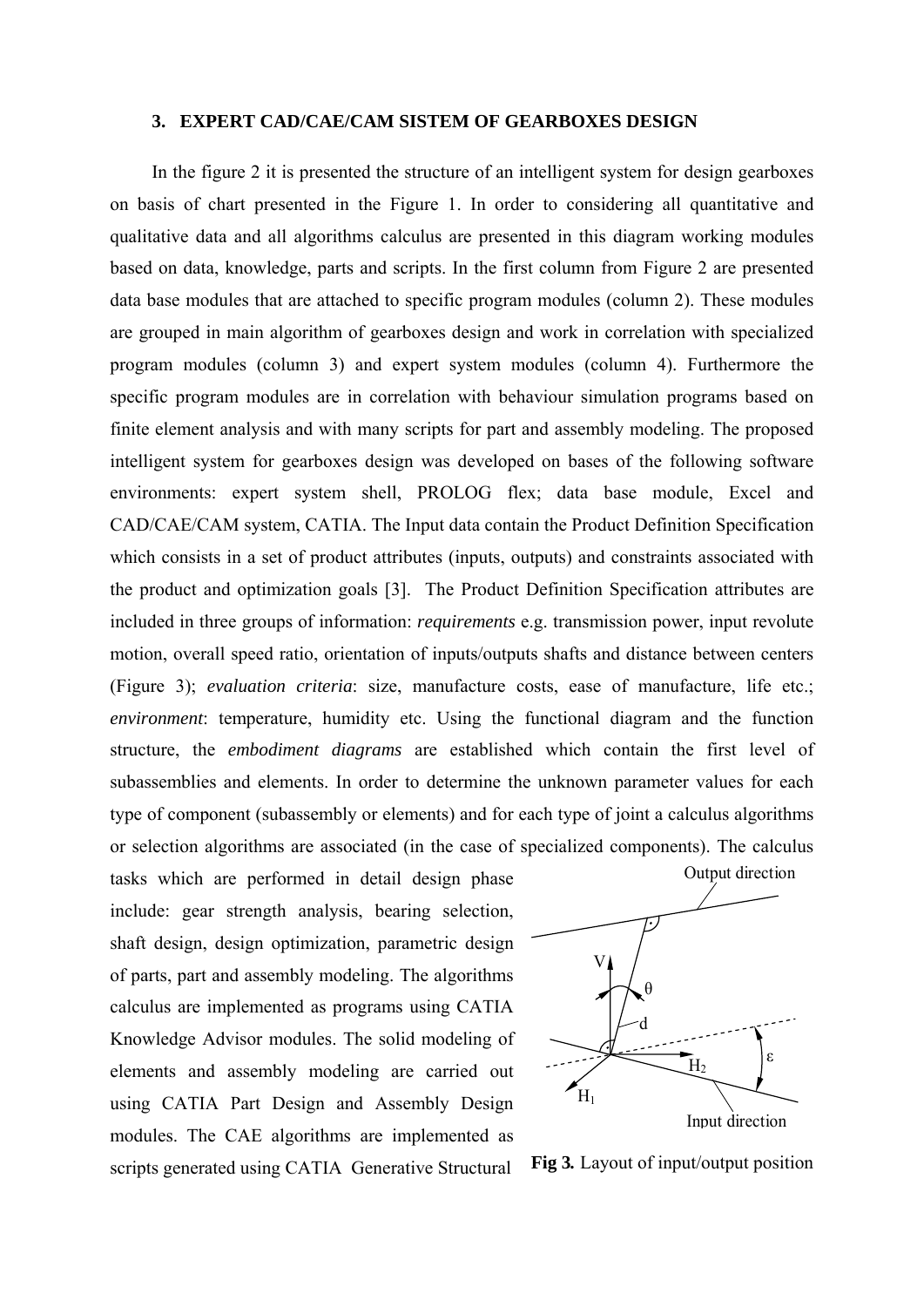

**Fig. 2** *Chart of intelligent system of gearboxes design*